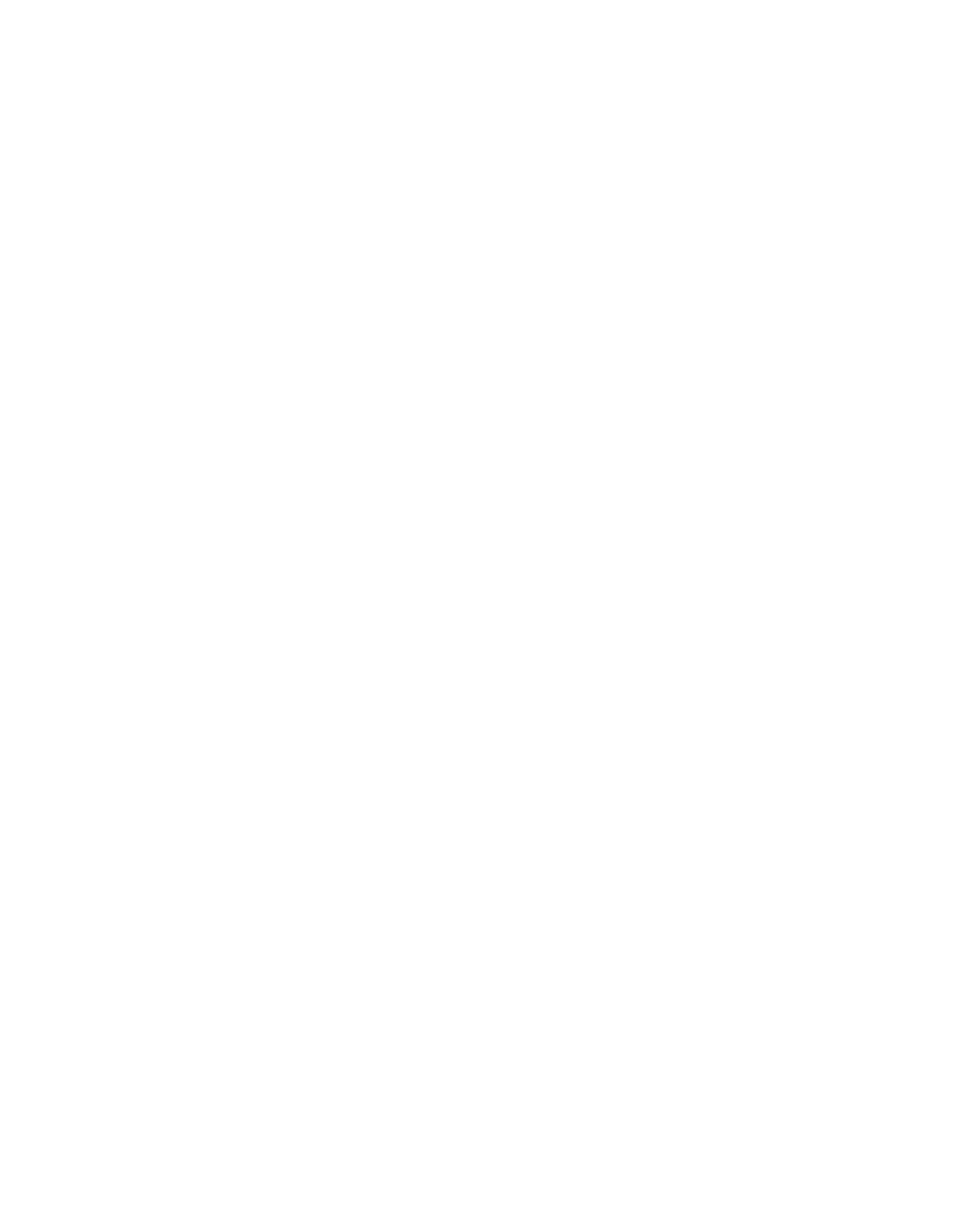# **Table of Contents**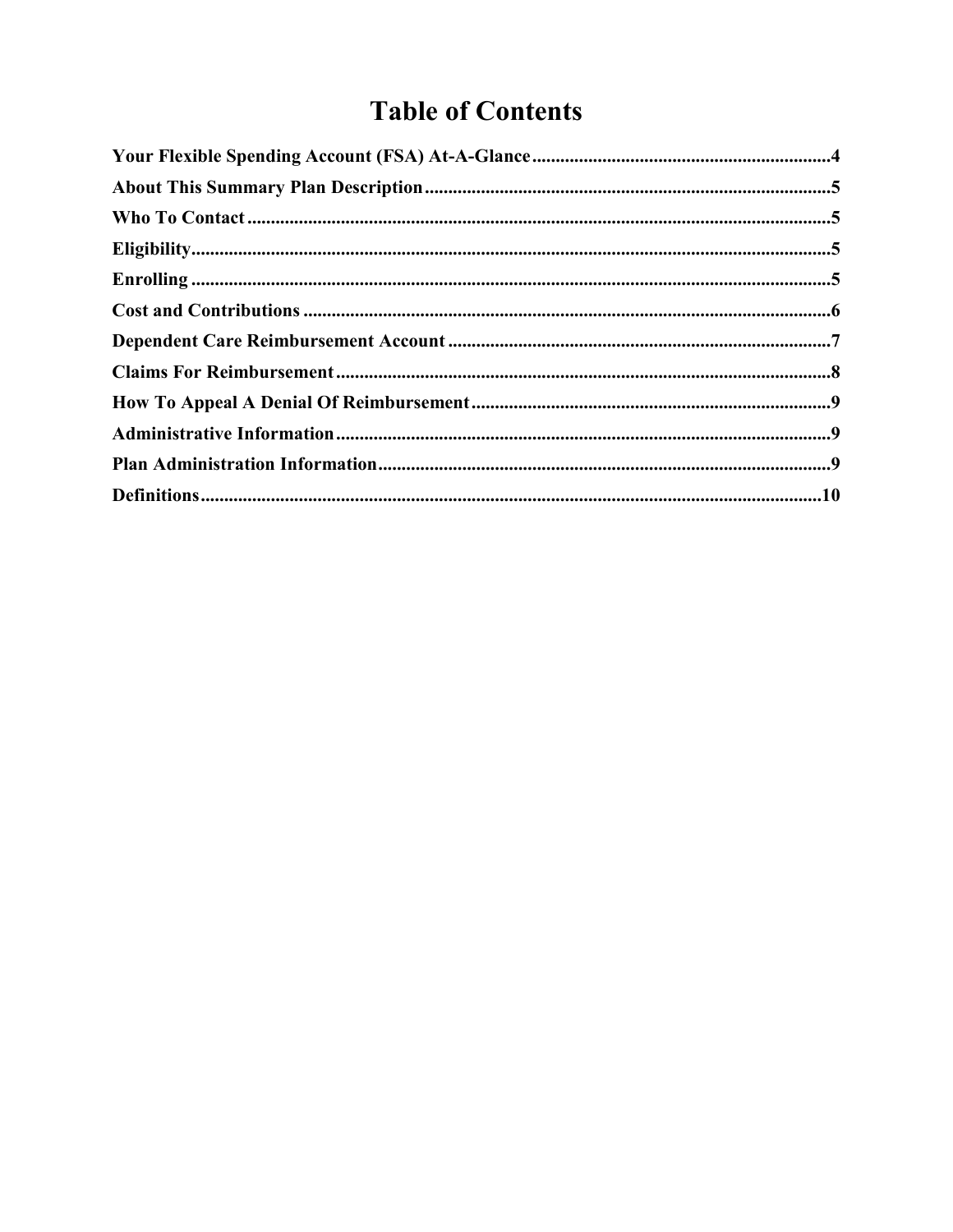

 $\mathsf{l}$ 

| <b>Your Flexible Spending Account (FSA) At-A-Glance</b>                   |                                                                                                                                                                                                                                                                                                                     |  |
|---------------------------------------------------------------------------|---------------------------------------------------------------------------------------------------------------------------------------------------------------------------------------------------------------------------------------------------------------------------------------------------------------------|--|
| Date my FSA begins:                                                       | 07/01/2015                                                                                                                                                                                                                                                                                                          |  |
| Date my FSA ends:                                                         | 06/30/2016                                                                                                                                                                                                                                                                                                          |  |
| <b>Plan Year:</b>                                                         | Calendar                                                                                                                                                                                                                                                                                                            |  |
| Date of my first contribution :                                           | 01/09/2015                                                                                                                                                                                                                                                                                                          |  |
| What is the maximum that I can contribute to my<br>FSA?                   | \$5,000                                                                                                                                                                                                                                                                                                             |  |
| What is the last date I can send in claims to Cigna for<br>reimbursement? | In order for claims to be paid back from your FSA,<br>Cigna must receive claims within 90 days of the<br>Date my FSA ends.                                                                                                                                                                                          |  |
| How often will payments be made?                                          | Daily                                                                                                                                                                                                                                                                                                               |  |
| What can I do to get paid more quickly?                                   | If you sign up for Direct Deposit, you will receive<br>your payments more quickly. You can sign up for<br>this feature by visiting www.myCigna.com.                                                                                                                                                                 |  |
| What can my Dependent Care FSA pay?                                       | A Dependent Care Flexible Spending Account uses<br>your Pre-tax Contributions to cover Dependent<br>Care (usually childcare) expenses. Eligible<br>Dependents include children under 13 years of age,<br>and a Spouse or other Dependent that is physically<br>or mentally incapable of caring for himself/herself. |  |

HC-FSA1 V3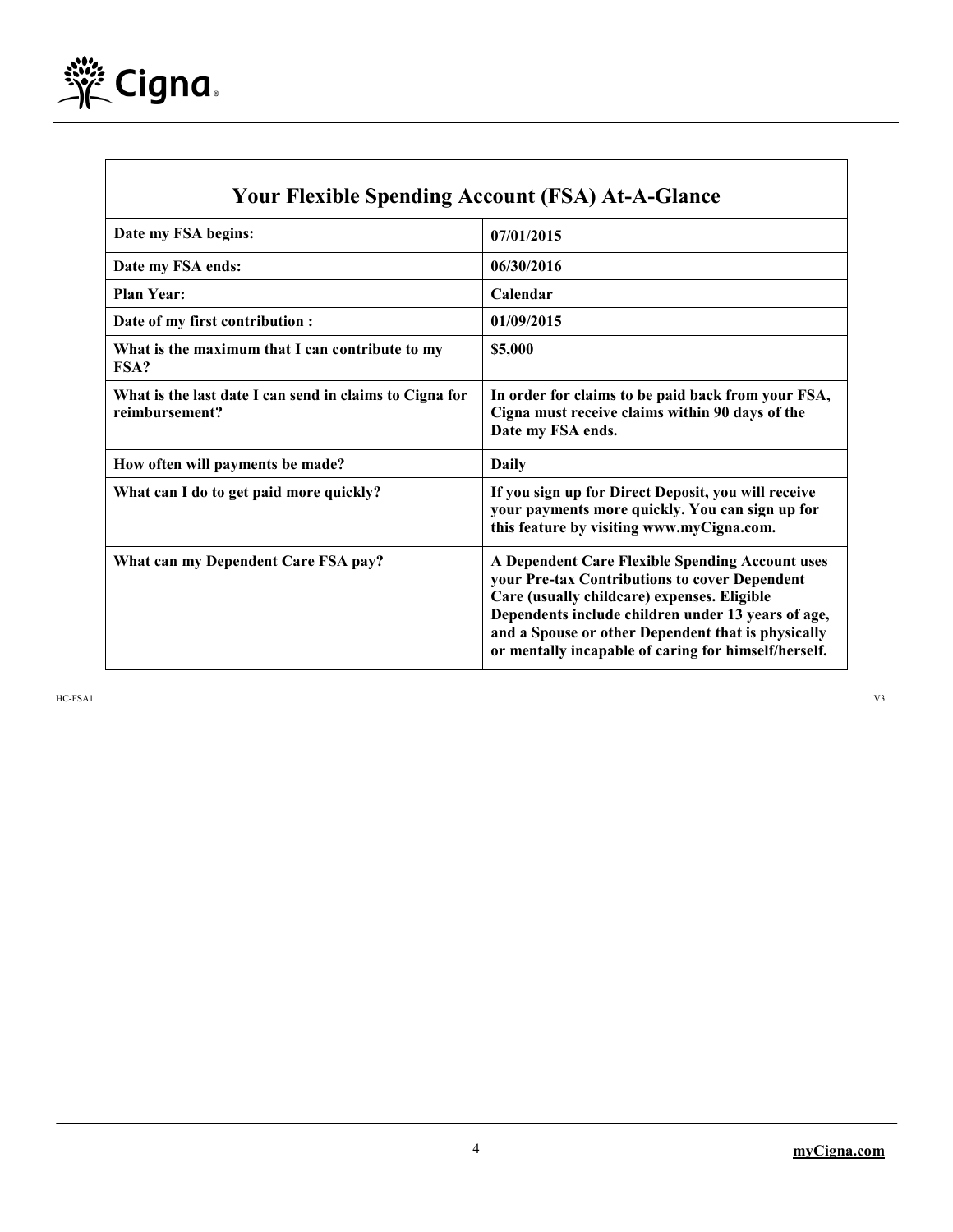

# **About This Summary Plan Description**

This is the Summary Plan Description (SPD) for the Williamson County Government, (hereinafter referred to as your Employer), Dependent Care Flexible Spending Account Plan, referred to as the Plan or the Dependent Care FSA plan. This SPD is also the Dependent Care FSA plan document.

A Flexible Spending Account (FSA), also known as a flexible spending arrangement, is a tax-advantaged financial account set up by your employer. An FSA allows you to set aside a portion of your earnings to pay for qualified expenses as established in the Plan. Money deducted from your pay into an FSA is not subject to payroll taxes resulting in tax savings.

You will be notified of any changes to the Dependent Care FSA through SPD updates or announcements. If you have any questions about the Plan, see information in the "Who To Contact" section.

#### **Explanation of Terms**

You will find terms starting with capital letters throughout your SPD. To help you understand your benefits, most of these terms are defined in the "Definitions" section of your SPD.

HC-FSA2 V1

# **Who To Contact**

For more information about the topics listed below, contact your Plan Administrator:

- Eligibility
- Enrollment
- Payroll Contributions
- Life Status Changes
- COBRA Continuation
- Covered Expenses
- Claims (call the number on the back of your ID card or 1-800-Cigna24)

HC-FSA3

# **Eligibility**

Enrolling in the Flexible Spending Account (FSA) is optional. You are not automatically covered by the Plan. You are eligible to enroll in the FSA if you are a full-time, nontemporary employee of your Employer, its divisions or its subsidiaries in the United States. Please contact your Plan Administrator for additional details.

HC-FSA4

# **Enrolling**

### **When and How You Can Enroll**

There are limited periods (described below) when you can choose whether or not to participate in the Plan. You cannot change your enrollment decision or your coverage amount until the next annual enrollment period, unless you have a Life Status Change, as described below.

### **If You Are Newly Eligible**

You have 30 days from the date you become eligible (by hire, rehire, or job status change) to enroll in the FSA. If you enroll:

- Your Plan coverage starts on the date you enroll and remains effective for the rest of the Plan Year.
- The amount you elect to contribute will be divided by the number of pay periods remaining in the year. Your Employer will begin deducting Pre-tax Contributions from your pay in the next paycheck processed after you enroll.
- Only Covered Expenses that you incur on or after the date your coverage starts will be eligible for reimbursement from your FSA.

### **During the Annual Enrollment Period**

If you are eligible, you can enroll in the FSA during the annual enrollment period. You will be told how to enroll before the enrollment period starts. If you enroll:

- Your Plan coverage starts at the beginning of the following Plan Year and remains in effect for the entire Plan Year.
- The amount you elect to contribute will be divided by the number of pay periods in the year. Your Employer will begin deducting your Pre-tax Contributions from your pay in the first paycheck of the Plan Year.
- Only Covered Expenses that you incur during the Plan Year will be eligible for reimbursement from your FSA.

### **When You Have a Life Status Change**

You are allowed to change your enrollment elections during a Plan Year if you have a Life Status Change. You have 30 days after a Life Status Change to enroll in the FSA if enrolling is consistent with the Life Status Change event and you are Actively-at-Work when you elect to enroll. In other words, you may only change your election if the Life Status Change causes you, your Spouse or your child to gain or lose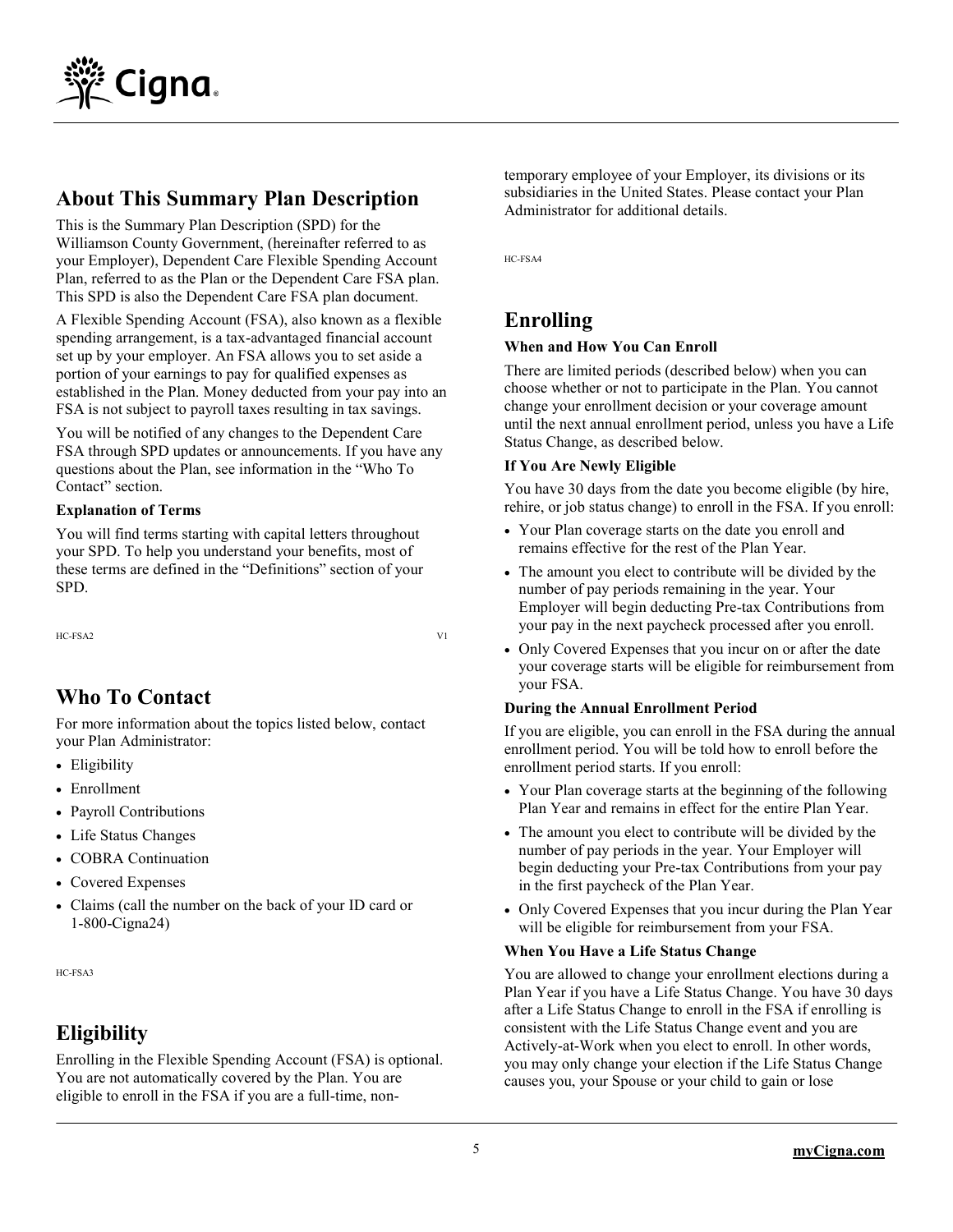

eligibility for coverage under this or another plan. The election change must correspond with the nature of the status change.

To add or delete coverage, notify your Employer. Complete the enrollment requirements, including providing proof, and paying any required contributions within 30 days of the Life Status Change event. The plan administrator will use its discretion to determine if changes are consistent, and will also determine what information will be required to provide proof of any change in status. If you don't meet the 30-day deadline, you will not be allowed to enroll in the FSA until the next annual enrollment period.

If you enroll:

- Your Plan coverage starts on the date of the Life Status Change or the date you tell the Plan about it – whatever date is later.
- The amount that you elect to contribute will be divided by the number of pay periods remaining in the year. Your Employer will begin deducting Pre-tax Contributions from your pay with the next available pay cycle after you complete your enrollment.
- Only Covered Expenses that you incur on or after the date your coverage starts will be eligible for reimbursement from your FSA.

HC-FSA5 V1

# **Cost and Contributions**

#### **Cost**

Typically you pay the entire cost of the Dependent Care FSA. These contributions are free from federal income and Social Security taxes, as well as most state and local income taxes. The contributions are deducted from your pay and deposited into a trust fund that holds Dependent Care FSA contributions. Your Employer may contribute to your FSA but in most cases the FSA is funded solely by making Pre-tax Contributions each pay period through payroll deductions. Generally, your Employer makes no contributions to your Dependent Care FSA.

Dependent Care FSA administrative expenses are paid for by Williamson County Government and by contributions that participants forfeit under the Use-It-or-Lose-It Rule. See the "Definitions" section for more information.

#### **How Much You Can Contribute**

The amount you can contribute into your Dependent Care FSA is limited for each Plan Year. Refer to the "Your Flexible Spending Account (FSA) At-A-Glance" section of this document to view your maximum contribution amount.

#### **Excess Contributions: Use-It-or-Lose-It-Rule**

If a balance remains in your account after the Plan Year's reimbursements have been processed, this amount will be forfeited. This is an IRS imposed Use-It-or-Lose-It-Rule. It requires that you forfeit any money that remains in your Dependent Care FSA after you have received reimbursement for all timely claimed Covered Expenses that you incurred during the Plan Year. To avoid forfeiting any remaining FSA Balance, all claims must be received by Cigna no later than the date identified in the section entitled "Your Flexible Spending Account (FSA) At-A-Glance" as the last date to submit claims to Cigna.

#### **When You Make Contributions**

Your Employer deducts your Plan contribution from your pay each pay period. These are Pre-tax Contributions. Your Employer credits the deducted amounts to your Dependent Care FSA over the course of the Plan Year. Here is how the deduction amounts are calculated:

If you enroll during the annual enrollment period, the amount that you elect to contribute for a Plan Year is divided by the number of pay periods in the Plan Year. Your first contribution will be on the date identified in the section entitled "Your FSA At-A-Glance" and will continue on each pay period for the remainder of the Plan Year.

If you enroll after the beginning of a Plan Year, the amount that you elect to contribute for a Plan Year is divided by the number of pay periods remaining in the Plan Year.

### **When Your Contributions Stop**

Your right to contribute to your FSA will stop when:

- You cancel your coverage, if permitted because of a life status change;
- You transfer to an ineligible employee status;
- Your employment with Williamson County Government terminates (including retirement) and you decline continuation of coverage under federal law (i.e., COBRA);
- You fail to make the necessary monthly contributions under COBRA to your FSA;
- You die; or
- Your Employer terminates the Plan.

You or your Covered Dependents may continue to submit claims for reimbursement of Covered Expenses you incur before the date your contributions stop. Those claims must be received by Cigna no later than the timeframe identified on the page titled Your Flexible Spending Account At-A-Glance.

#### **Effect of Dependent Care FSA Contributions on Other Plans**

Your Dependent Care FSA contributions will not affect other pay-related benefits, such as 401(k), life insurance and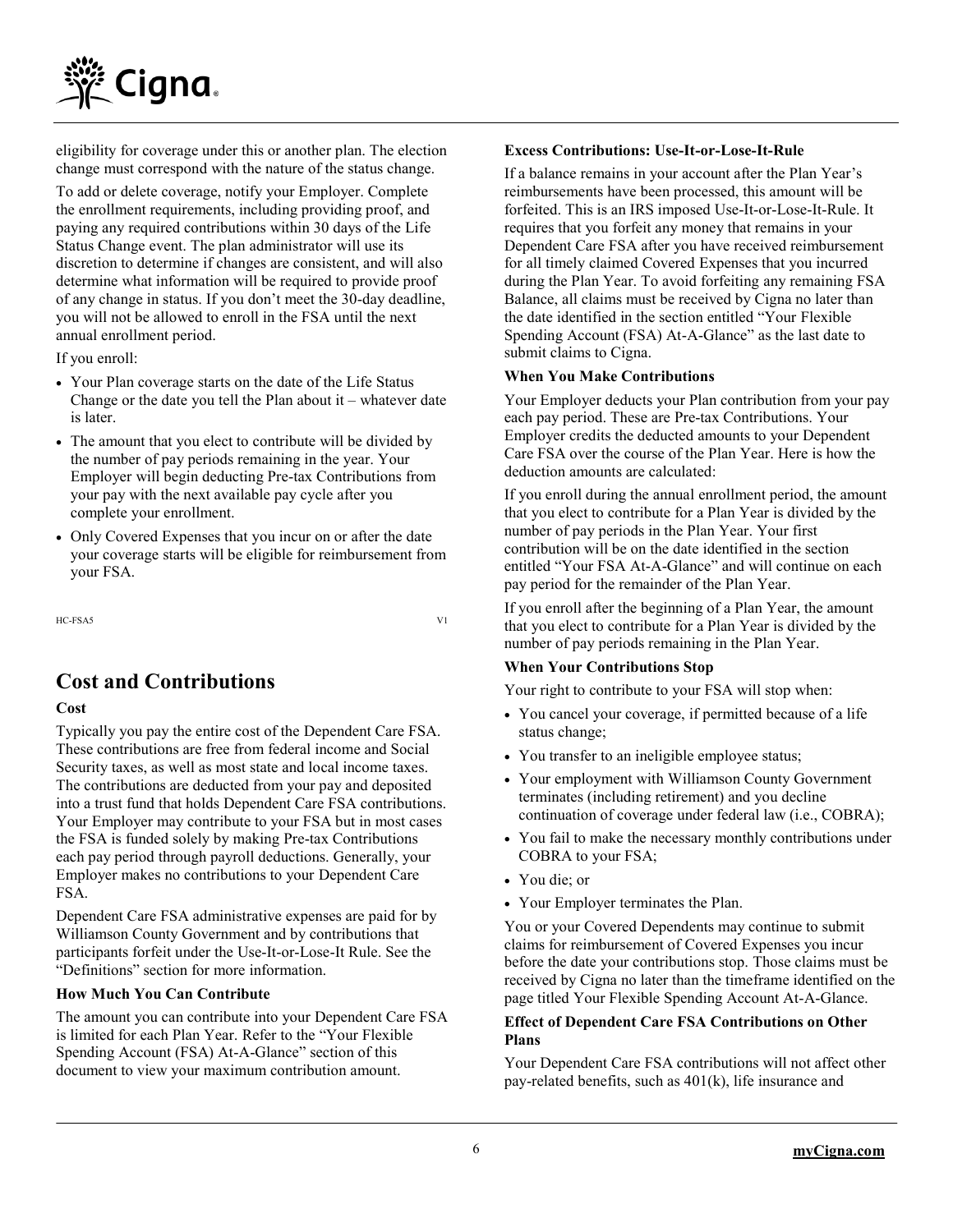

disability income because your "eligible earnings" for those benefit plans is calculated BEFORE your salary is reduced.

#### **Effect of Dependent Care FSA Contributions on Social Security**

Your Dependent Care FSA contributions will reduce the amount you pay in Social Security taxes so your future Social Security benefits may be slightly reduced.

HC-FSA6 V3

# **Dependent Care Reimbursement Account**

The Dependent Care Reimbursement plan enables you to be reimbursed for dependent care expenses with pre-tax dollars.

#### **Eligible Dependent Care Expenses**

Dependent Care expenses are eligible for reimbursement if they meet all of the requirements for such expenses under IRS Code Sections 129 and 21. In general, such requirements are as follows:

- The expenses must be necessary to enable you to work. If you are married, your Spouse also must work, be a full-time student at a qualified educational organization during each of five calendar months during the taxable year, or be physically or mentally handicapped.
- You must maintain a household which includes as a member a physically or mentally handicapped Spouse, a dependent under age 13 or physically or mentally handicapped dependents who are unable to care for themselves. They must be eligible to be claimed as dependents on your federal tax return.
- The expenses must be for qualified household services or for the care of the qualifying Covered Dependent or Spouse.
- If the expenses are for a daycare center that attends to more than six individuals, the center must comply with all state and local laws.
- Payments cannot be made to someone you claim as a dependent on your federal income tax return or to your child if he or she is under age 19. However, payments can be to a relative who is not a dependent, even if he or she lives in your home.

#### **Your Deposit Decision**

If you choose to participate in the Dependent Care Reimbursement Account plan, the maximum annual amount that you may elect to have deposited is \$5,000 (\$2,500 if you are married but file a separate tax return) or the lesser of the earned income of you or your Spouse. The minimum annual amount you may elect to deposit is \$130.

The annual amount you choose to have deposited in your Dependent Care Reimbursement Account through salary reductions will be deducted from your pay throughout the year in equal amounts per pay period.

### **Dependent Care Reimbursement Account Limitations**

Reimbursements for outlined expenses will only be made if reimbursement is not made from any other health plan, insurance policy or benefit plan covering you, your Spouse or your dependents.

Reimbursement for outlined expenses will only be made for eligible dependent care expenses incurred during the year and 2 and ½ months following (and in the case of new employees, only during the portion of the year after participation began).

The total amount of reimbursement that you will receive from the Dependent Care Reimbursement Account will not exceed the amount in your account at the time of reimbursement.

#### **At Year End**

The total deposit amount you designated for the year can be used only to reimburse expenses incurred during that year and the 2 and ½ months following the end of the Plan Year.

All claims requesting reimbursement for these expenses must be received by Cigna no later than the date identified in the section entitled "Your FSA At-A-Glance" as the last date to submit claims to Cigna.

Any balance that remains in your account after the year's reimbursements have been processed will be forfeited.

#### **Reimbursements Affect Your Eligibility for Dependent Care Credit**

You will not be able to claim a federal income tax credit for any dependent care expense reimbursed under this plan. In some cases, especially for employees in lower tax brackets or who have large amounts of other tax deductions, it may be more advantageous to claim the tax credit for such expenses instead of electing to have those expenses reimbursed from salary reduction amounts. You should consult with your tax advisor if you believe this alternative may apply to you.

HC-FSA9 V1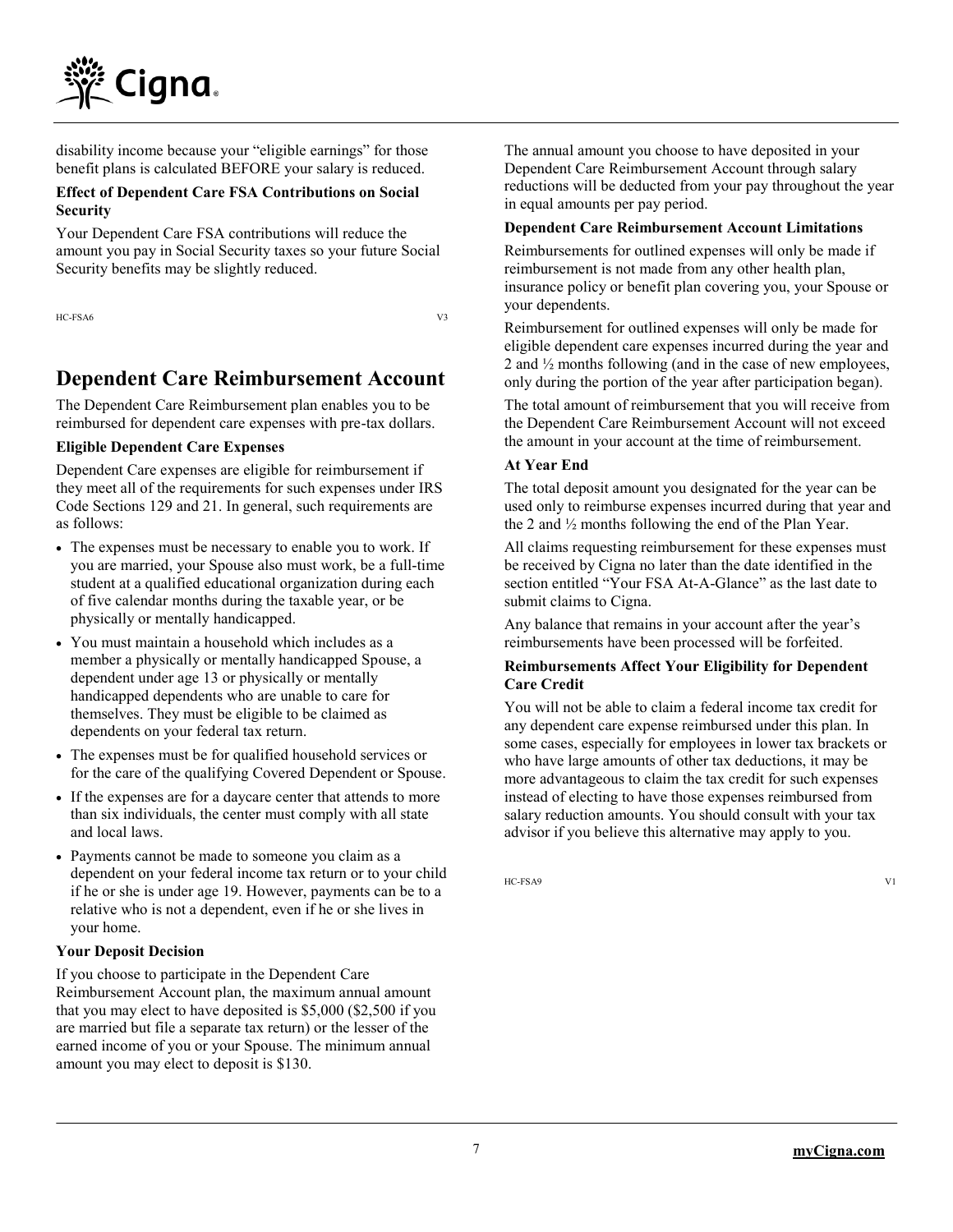

### **Claims For Reimbursement**

#### **How to File a Claim for Reimbursement**

You can visit www[.myCigna.com](http://mycigna.com/) to use the Online Reimbursement Request form or download a FSA claim form. The following general steps should be followed in order to file a reimbursement claim:

Complete the employee portion of the reimbursement claim form in full. Answer all questions, even if the answer is "none" or "N/A" (not applicable).

Attach all necessary documentation of expenses to the reimbursement claim form.

When you submit claims for dependent care expenses, you must provide a written statement from an independent third party stating that the expense has been incurred and the amount of the expense, a written statement that the expense has been reimbursed or is not reimbursable under any other plan coverage, and a written statement that the amount will not be claimed as a tax deduction.

If you file paper claims, you should submit them for each individual. Please do not attach or staple claims together. If additional information is needed to process your claim, you will be notified. If you receive a letter regarding your claim, prompt completion and return of the letter with any requested attachments will expedite processing of the claim. The claim will be denied for lack of necessary information if the information requested in the letter is not supplied within fortyfive (45) days. If you submit the requested information after the 45-day period, this will be treated as a new submission of the claim.

Send complete information to:

Cigna HealthCare Post Office Box 182223 Chattanooga, TN 37422-7223 Or send by facsimile to: 423-553-8953

If you have questions regarding your claim, please call the number on the back of your ID card or 1-800-Cigna24.

Reimbursement from your dependent care account will be made up to the amount in your account at the time of reimbursement. All claims will be processed and paid as identified in the section entitled "Your Flexible Spending Account (FSA) At-A-Glance". Please note Cigna can only receive claims during regular business hours. Claims filed outside of business hours are recorded as received the next business day.

All requests for benefits may be filed at any time during the year and within the 3-month period immediately following the end of the year.

#### **Claims Determination Procedures**

The Claims Administrator will provide you with notice of the claim determination within a reasonable period of time, but no later than 30 days after receipt of the claim. This time period will be delayed, if the plan requests additional information, until the requested information is received by the plan. The plan may also request a 15 day extension if matters beyond its control require the extension and notice is provided to you within the 30 day period.

If your claim is denied in whole or in part, the notice will include:

- The specific reason or reasons for the denial.
- References to Plan provisions on which the denial is based.
- A description of any additional information or material needed to approve your claim and an explanation of why such material or information is necessary.
- A description of the Plan's procedures for appealing the decision.
- A statement that you may request a copy, free of charge, of any internal rule, guideline, protocol or other similar criterion that was relied upon in denying your claim.

#### **When Claims Are Paid**

Once a Dependent Care FSA claim is approved, a payment check will be issued.

Dependent Care FSA payments are always made to you and cannot be made directly to the provider of services.

The total amount of reimbursement that you will receive for approved dependent care claims will not exceed the amount in your dependent care reimbursement account at the time of reimbursement.

#### **Deadline for Filing Claims**

You must submit FSA claims for Covered Expenses incurred during a Plan Year by the date identified in the section entitled "Your Flexible Spending Account (FSA) At-A-Glance" as the last date to submit claims to Cigna of the following year. Any claim received after that date will NOT be processed.

Claims incurred during the  $2\frac{1}{2}$  months (exactly 77 days) after the date your FSA ends must be submitted no later than 120 days after the date your FSA ends. See the section entitled "Your Flexible Spending Account (FSA) At-A-Glance" for additional information.

Under the IRS's Use-it-or-Lose-it Rule, you will forfeit any funds left in your FSA after payment of all timely submitted claims for expenses you incur during the Plan Year.

#### **FSA Statements**

You will receive a written explanation for every Dependent Care FSA payment made from your account. The explanation will show the amount paid and your current account balance.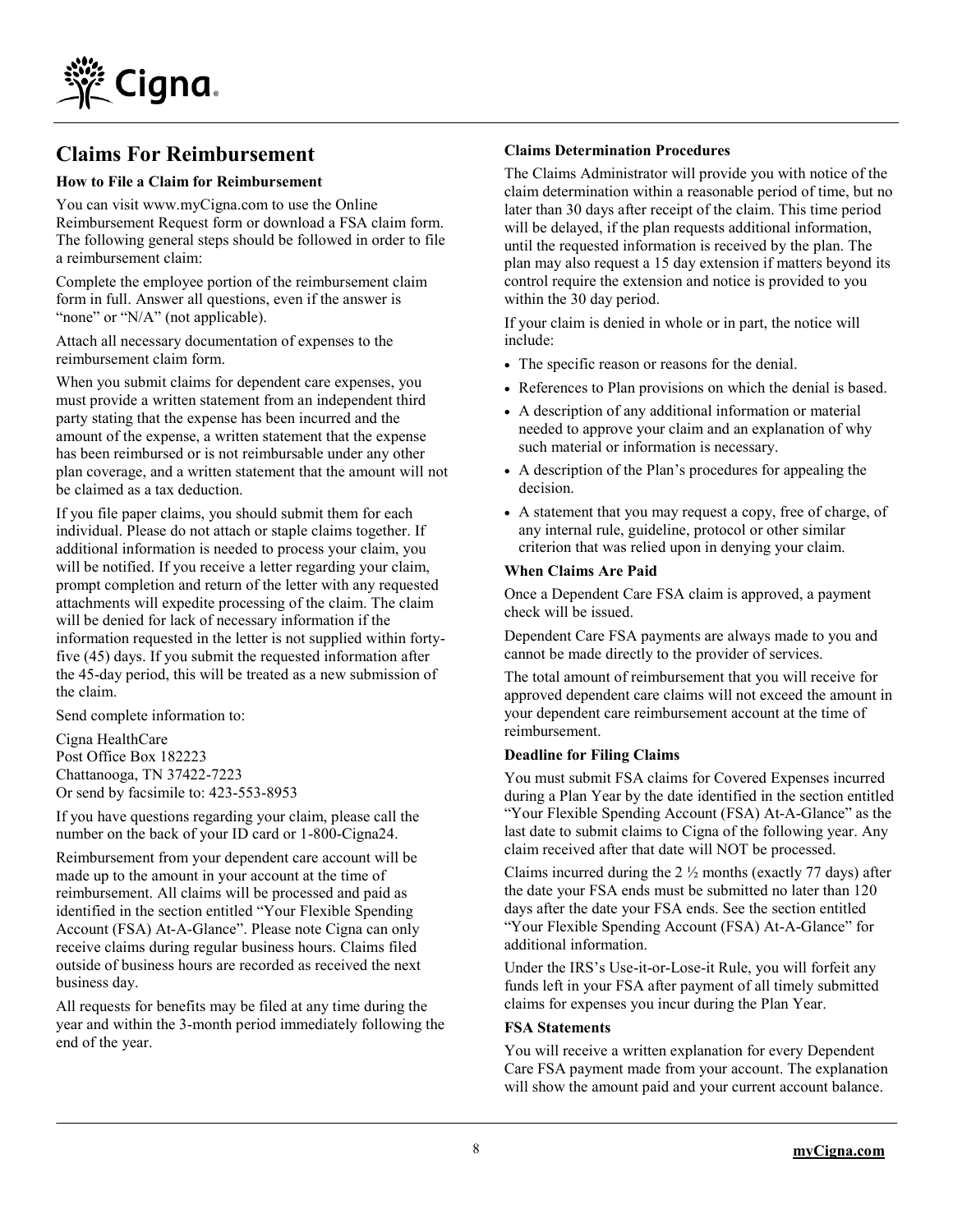

You will receive paper copies unless you indicate a preference at www.myCigna.com to receive these explanations by online delivery only.

In addition, quarterly account statements are available at www.myCigna.com, which can help you track your account balance so you know how much you have available to pay claims. You can indicate your preference to receive paper copies of these quarterly statements by visiting www.myCigna.com.

HC-FSA10 V3

# **How To Appeal A Denial Of Reimbursement**

If we deny your request to be paid back for a service, you can appeal it. You or your authorized representative may start the appeals procedure.

#### **Appeals Procedure**

To initiate an appeal, you must submit a request for an appeal in writing to Cigna within 180 days of receipt of a denial notice. You should state the reason why you feel your appeal should be approved and include any information supporting your appeal. If you are unable to or choose not to write, you may ask Cigna to register your appeal by telephone at the tollfree number on your Benefit Identification card, explanation of benefits, or claim form. Your appeal will be reviewed and the decision made by someone not involved in the initial decision. We will respond in writing with a decision within 60 calendar days after we receive an appeal for a reimbursement determination. If more time or information is needed to make the determination, we will notify you in writing to request an extension of up to 15 calendar days and to specify any additional information needed to complete the review.

HC-FSA11

### **Administrative Information**

#### **Optional Continuation Coverage**

To the extent mandated by federal law, you will be allowed to continue coverage under the Dependent Care FSA even after your termination of employment. Such coverage, however, will require you to continue making the deposits you have elected on an after tax basis.

#### **If You Have Questions**

If you have questions about continuation coverage, you should contact your Plan Administrator.

HC-FSA12 V1

# **Plan Administration Information**

The Dependent Care FSA is funded by your Pre-tax Contributions to the Plan through reductions of your salary. Contributions to the Plan are deposited into a trust fund and used to pay Covered Expenses. Any forfeited funds are used to pay the administrative costs of the Plan. The Flexible Spending Account is not an insurance contract.

#### **Discretion of Plan Administrator and Claims Administrator**

The Plan Administrator has the sole discretion to determine any eligibility/election issues, any issues that are not clearly either eligibility/election issues or coverage/benefit issues and any issues that arise in connection with a request for a voluntary review of a coverage/benefit decision. The Plan Administrator has the authority to interpret any of the Plan's provisions relevant to such issues, including ambiguous and disputed terms, and to make any related factual determinations. The Plan Administrator's determinations and interpretations on these issues are final and binding on all parties.

The Plan Administrator delegates to the Claims Administrator the discretionary authority to interpret and apply Plan terms and to make factual determinations in connection with its review of coverage/benefit issues under the Plan. The Claims Administrator has the authority to interpret any of the Plan's provisions relevant to coverage/benefit issues, including ambiguous and disputed terms, and to make any related factual determinations. The Claim Administrator's determinations and interpretations on these issues are final and binding on all parties, except in cases involving a request to the Plan Administrator for voluntary review of a coverage/benefit decision.

#### **Plan Modification, Suspension and Termination**

Williamson County Government reserves the right to modify, suspend, or terminate the Plan at any time. Your coverage or benefits during your employment or after retirement may be modified or terminated as a result of such change. Any modification or termination of the Plan will not affect your rights or those of your Covered Dependents as to Covered Expenses you incur while the Plan is still in effect.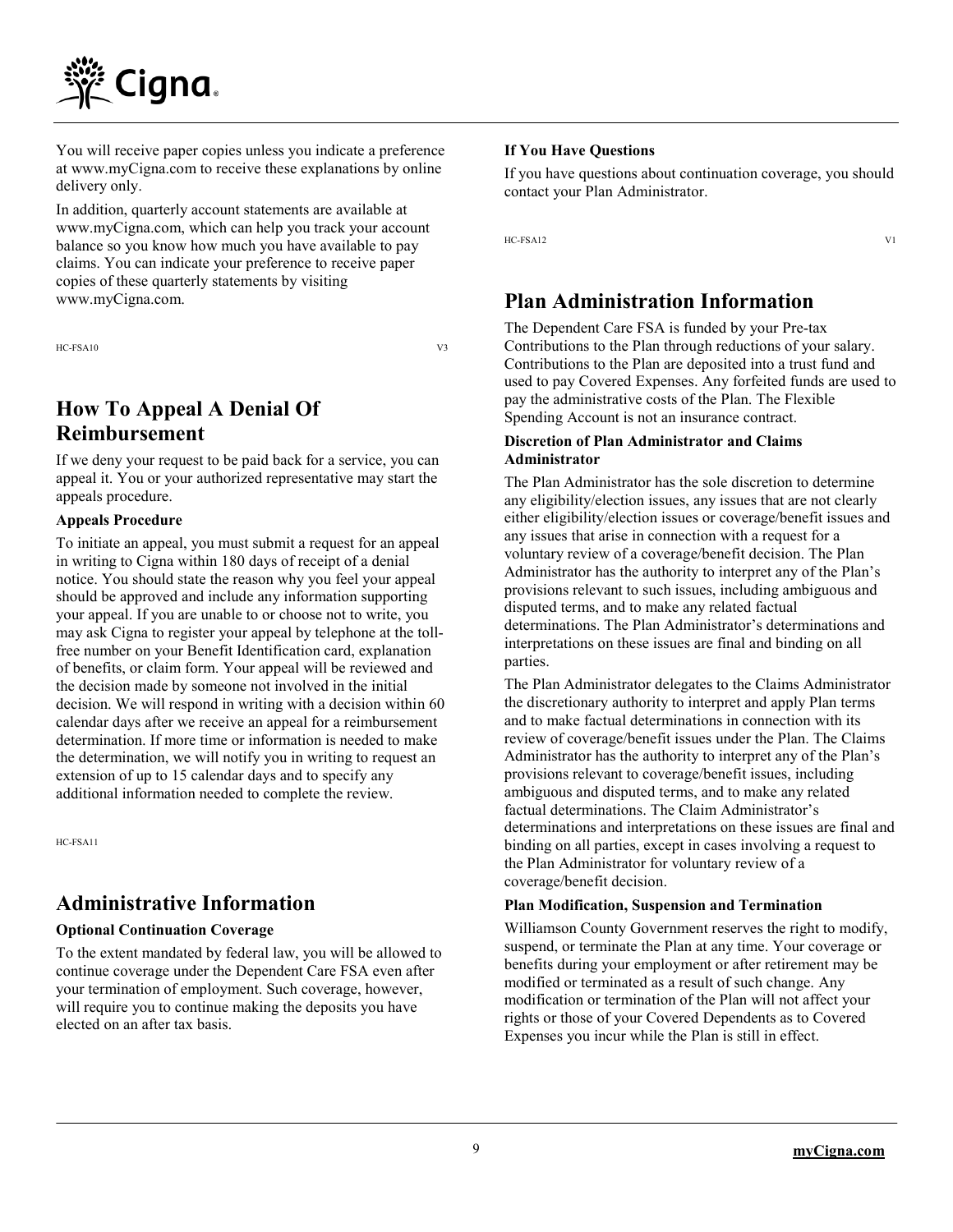

#### **Plan Amendments**

The Plan may be amended at any time by a written document signed by any duly authorized officer of Williamson County Government.

HC-FSA13 V2

# **Definitions**

Following are some important terms. They appear with capitalized letters through this document.

#### **Actively-at-Work**

You are considered Actively-at-Work:

- If you are performing the regular duties of your work, on a regularly scheduled basis, on any of your Employer's scheduled work days, either at your Employer's place of business, in your home, or at some location to which you are required to travel for your Employer's business;
- On a day which is not one of your Employer's scheduled work days if you were at work on the preceding scheduled work day;
- If you are receiving Short Term Disability Plan benefits from your Employer; or
- If you are on an approved paid or unpaid leave of absence except for a Long Term Disability leave of absence.

#### **Civil Union**

A formal relationship legally recognized in some states, but not under federal law, that gives same-gender couples rights and responsibilities similar to those of a marriage. State law imposes requirements and conditions that you must meet to have a valid Civil Union.

#### **Contribution Frequency**

The timing of your Employer's collection of your contributions to your FSA account.

#### **Covered Dependents**

Those persons described as Covered Dependents in the section entitled "Eligible Dependent Care Expenses".

#### **Covered Expenses**

Expenses that are eligible for reimbursement under the FSA, as described in the section entitled "Eligible Dependent Care Expenses".

#### **Domestic Partner**

A person in a relationship with a Williamson County Government employee, such that he or she meets the criteria for a domestic partnership and there is a valid "Affidavit of

Domestic Partnership" on file with Williamson County Government.

#### **Employer**

Any corporation or other business entity that is owned by Williamson County Government and that participates in the Williamson County Government benefits program.

#### **FMLA Leave**

A leave of absence under the Family and Medical Leave Act.

#### **FSA Balance**

The maximum coverage amount elected for your FSA for the plan year, minus the total amount of claims paid.

#### **Life Status Change**

A term defined in accordance with IRS rules that describes when you may be permitted to change your FSA elections, other than during an annual enrollment period. You may make election changes if you have a life status change event and the benefit election change you want to make is consistent with the life status change event. The life status change events are:

- You marry, divorce or have an annulment or a legal separation.
- You have a child, adopt a child or assume legal guardianship of a child.
- Your Spouse, partner or child dies.
- You or your Covered Dependent's employment starts or terminates.
- You or your Covered Dependent changes your work location or residence to a place outside your medical plan's service area, have a reduction or increase in hours of employment (including a switch between full-time and parttime status), begins or ends an unpaid leave of absence, strike or lockout.
- Your Covered Dependent satisfies or ceases to satisfy the requirements for Covered Dependent status due to attainment of age, financial dependency, or any similar circumstances.

If your change is on account of and corresponds with the Life Status Change, you may elect or cancel coverage or change your contributions to an FSA.

#### **Partner**

The person with whom you have a Domestic Partner arrangement, Civil Union or same-gender marriage that is legally recognized in the state where you reside.

#### **Plan Year**

The 12-month period identified in the section entitled "Your FSA At-A-Glance".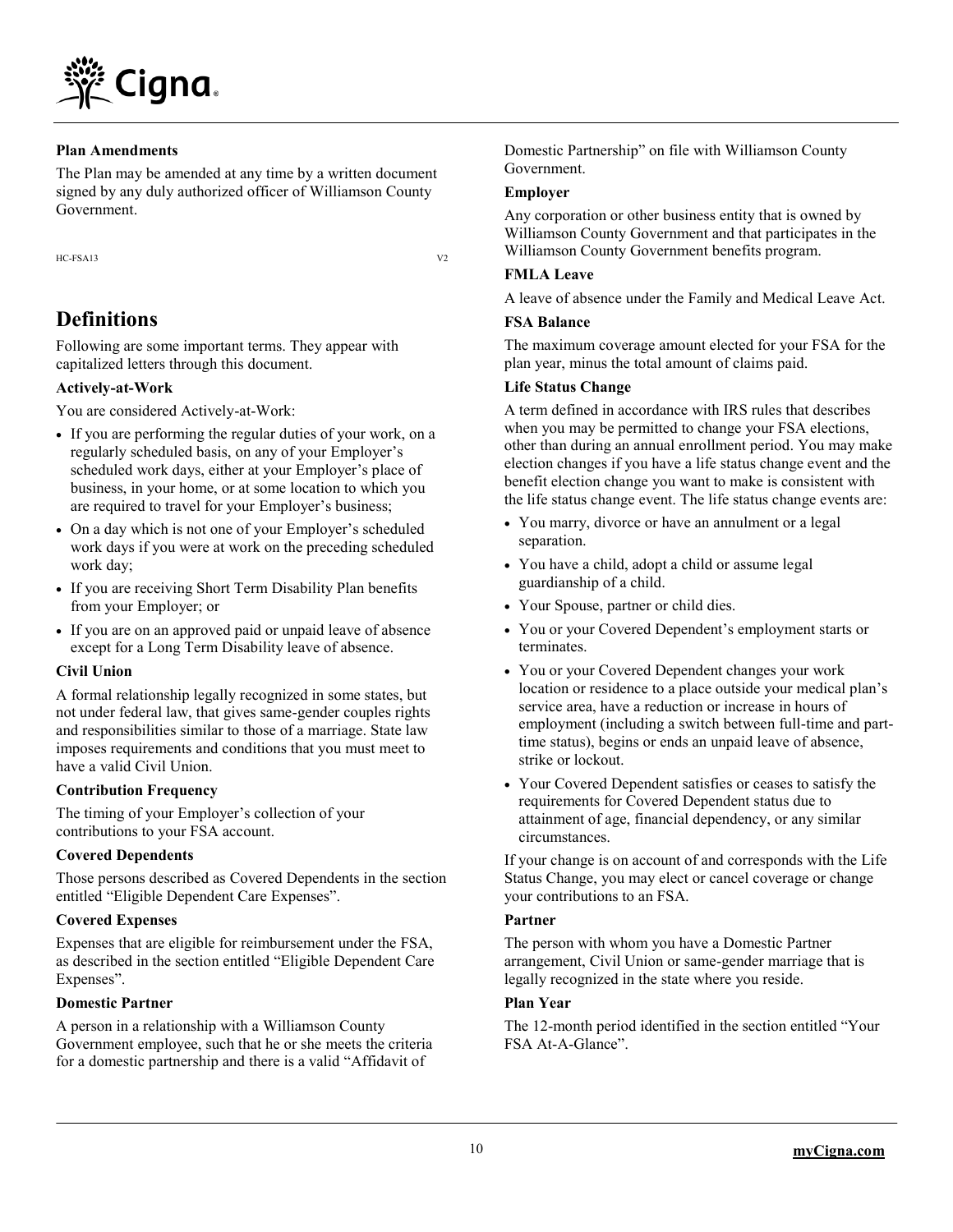

#### **Pre-tax Contributions**

Deposits to the FSA that are deducted from your wages before federal, Social Security, and in most cases, state and local income taxes have been withheld.

#### **Spouse**

Your lawful Spouse, as recognized under both state and federal law.

#### **Termination of Employment Date**

The date your employment with Williamson County Government officially ends (usually, your last day of work at Williamson County Government).

#### **Use-It-or-Lose-It Rule**

An IRS rule requiring that Pre-tax Contributions to plans be used for Covered Expenses incurred during the Plan Year under an FSA or else be lost. Unused Pre-tax Contributions cannot be carried over from one year to the next, nor can they be returned to you.

HC-FSA14 V2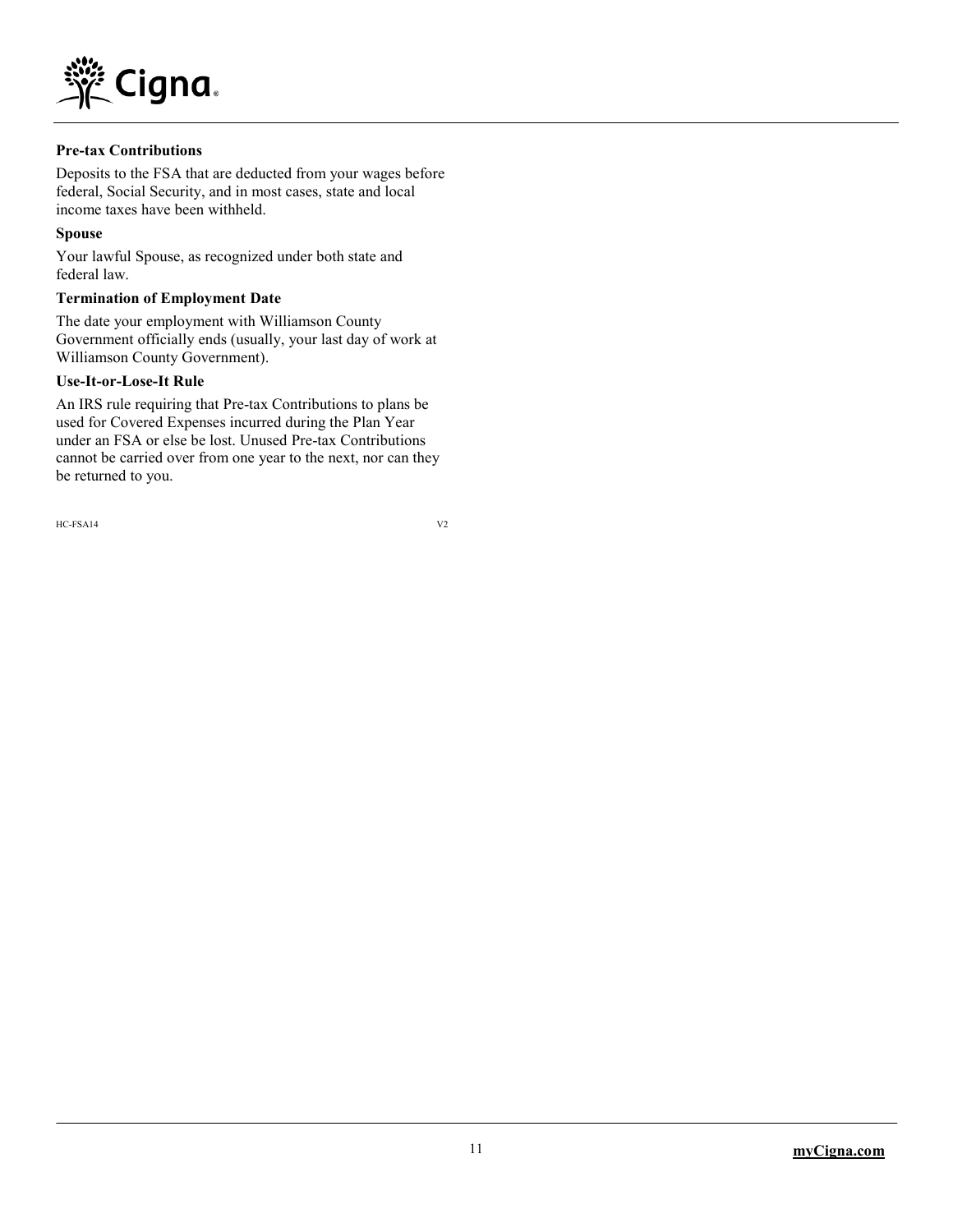#### **2016 AMENDMENT**

### TO THE WILLIAMSON COUNTY GOVERNMENT

### DEPENDENT CARE FLEXIBLE SPENDING ACCOUNT SUMMARY PLAN DESCRIPTION **AND PLAN DOCUMENT**

WHEREAS, Williamson County Government ("Employer") maintains the Williamson County Government Dependent Care Flexible Spending Account Plan ("Dependent Care FSA") as part of the Williamson County Government Amended and Restated Premium Conversion and Flexible Benefit Plan ("Flexible Benefit Plan") to provide benefits for eligible employees; and

WHEREAS, the Employer initially established the Dependent Care FSA effective as of January 1, 2001, and subsequently made various changes to the arrangement, including adopting a 2-1/2 month grace period on September 13, 2005, as a limited exception to the "use-it-or-lose-it" rule; and

WHEREAS, several years ago, the Employer retained Cigna as the third-party administrative services provider ("TPA") for the Dependent Care FSA; and

WHEREAS, on or about September 24, 2015, the TPA provided the Employer with a document entitled "Summary Plan Description" ("SPD") for the Dependent Care FSA, showing an incorrect effective date of July 1, 2015, and containing certain other inaccuracies; and

WHEREAS, page 5 of the SPD indicates it is "also the Dependent Care FSA plan document"; and

WHEREAS, the Flexible Benefit Plan is intended to qualify as a "cafeteria plan" under Internal Revenue Code ("Code") Section 125: and

WHEREAS, the Dependent Care FSA is intended to be as a "dependent care assistance program" through which eligible employees may make "pre-tax" contributions to obtain reimbursement of certain "dependent care expenses" as permitted under Code Section 129 and Code Section 21; and

WHEREAS, page 10 of the SPD provides "the Plan may be amended at any time by a written document signed by any duly authorized officer of Williamson County Government"; and

WHEREAS, the Employer desires to amend certain provisions in the SPD;

NOW, THEREFORE, the Employer hereby amends the SPD as follows and adopts the SPD. as corrected, effective as of January 1, 2016, and the SPD and this Amendment shall be incorporated by reference into the Flexible Benefit Plan as Appendix A and shall be construed and interpreted in accordance with applicable cafeteria plan requirements:

 $\mathbf{L}$ 

On the cover page of the SPD, delete all references to "sample" and change the effective date from July 1, 2015, to January 1, 2016.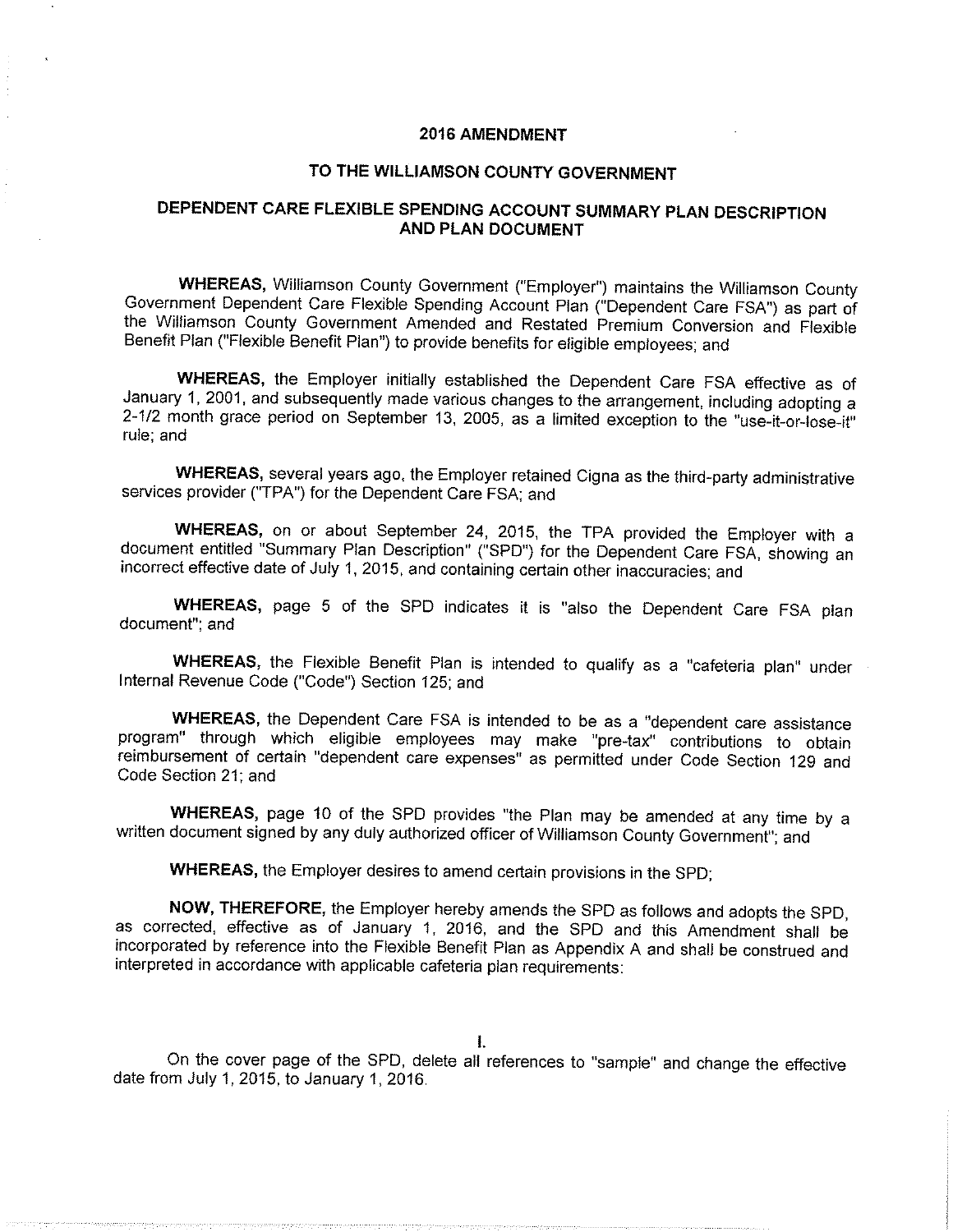On page 4 of the SPD, in the chart, entitled "Your Flexible Spending Account (FS) At-A-Glance", delete in their entireties the first three lines, and substitute in lieu thereof the following to clarify (1) the period of coverage under the Dependent Care FSA is the same period as the Plan Year, which begins on January 1 and ends on December 31 of each year; and (2) no amount an Employee contributes to his or her account for a particular Plan Year may be used to reimburse any expenses incurred after that Plan Year:

> Date FSA begins: January 1 Date FSA ends: December 31 Plan Year: January 1 to December 31

> > $III.$

On page 6 of the SPD, in the right column in the Section entitled "When Your Contributions Stop", delete in their entireties the following provisions in the third and fourth bullet points because the language does not apply to dependent care assistance programs:

- Your employment with Williamson County Government terminates (including retirement) and you decline continuation coverage under federal law (i.e., COBRA);
- You fail to make the necessary monthly contributions under COBRA to your FSA.

#### IV.

On page 7 of the SPD, in the right column in the section entitled "Dependent Care Reimbursement Account Limitations", delete in its entirety the first paragraph and substitute in lieu thereof the following to eliminate the reference to "other health plans" (which are inapplicable to dependent care assistance programs):

> Reimbursements for outlined expenses will only be made if reimbursment is not made from any insurance policy or benefit plan covering you, your Spouse. or your dependents.

#### V.

On page 7 of the SPD, in the left column, at the end of the Section entitled "Cost and Contributions" that begins on page 6, add the following new language:

> Maximum Salary Reduction Contribution: Notwithstanding any other provisions to the contrary in the SPD, the maximum annual salary reduction contribution an employee may elect for reimbursement under the Dependent Care FSA for any Plan Year shall not exceed \$5,000 (\$2,500 in

 $\overline{2}$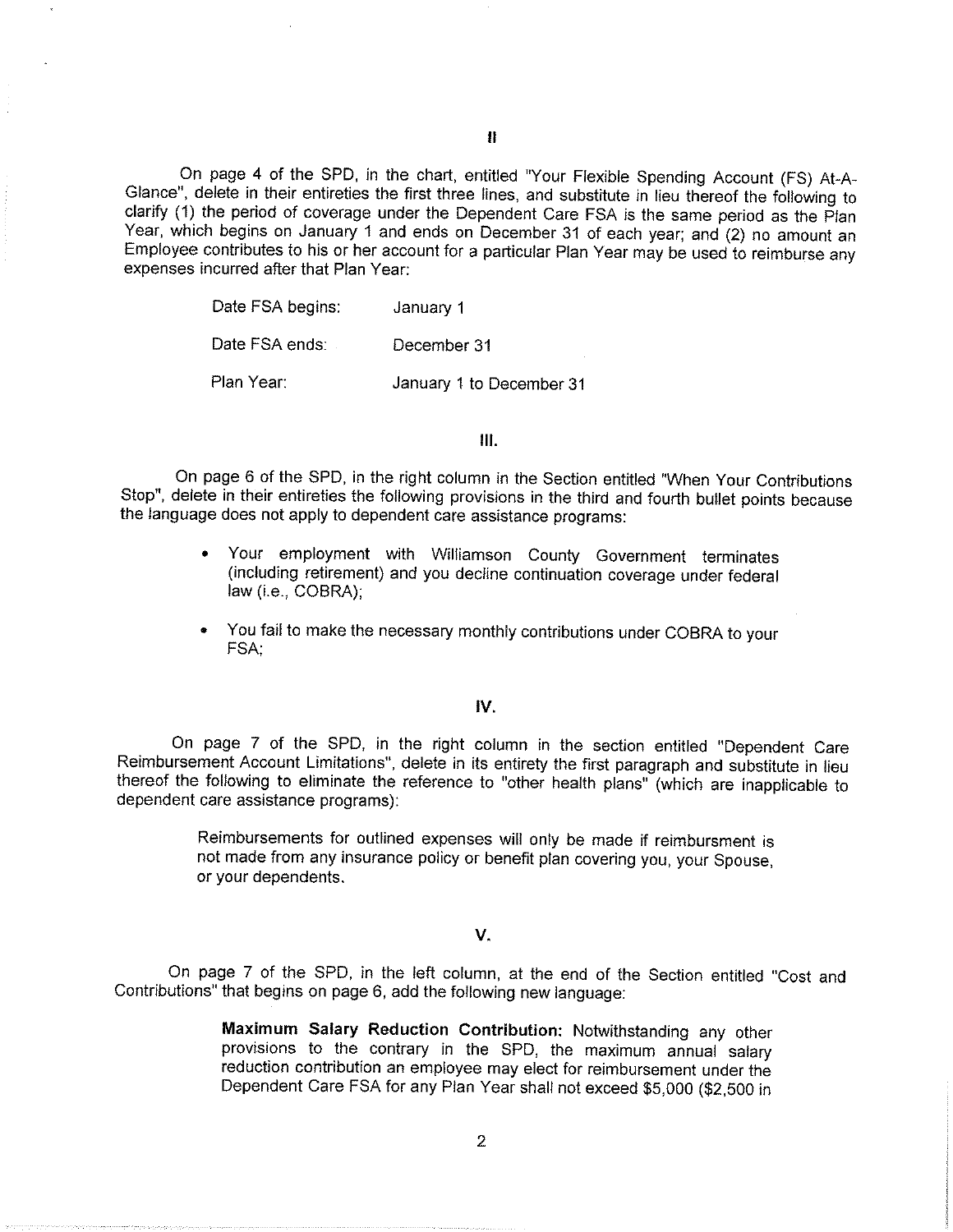the case of a married employee who files a separate income tax return) for Plan Years beginning on or after January 1, 2016.

#### VI.

On page 8 of the SPD, in the right column in the Section entitled "Deadline for Filing Claims", delete in its entirety the second paragraph and substitute in lieu thereof the following to eliminate the reference to 77 days:

> Claims incurred during the 2-1/2 months after the date your FSA ends must be submitted no later than 120 days after the date your FSA ends. See the section entitled "Your Flexible Spending Account (FSA) At-A-Glance" for additional information.

#### VII.

On page 9 of the SPD, in the left column in the Section entitled "Administrative Information" and "Optional Continuation Coverage", delete the paragraph in its entirety, and substitute in lieu thereof the following to clarify the manner in which the "spend-down" provisions in Treasury Regulation Section 1.125-6(a)(4)(v) shall be administered under the Dependent Care FSA:

> To the extent permitted by federal law, notwithstanding any provision in the SPD to the contrary, dependent care expenses you incur during the period beginning on the date your employment with the County terminates and ending on the last day of the Plan year in which your employment ends may be reimbursed from your unused benefits, provided you properly substantiate the expenses and all of the applicable requirements of Code Section 129 and Treasury Regulation Section 1.125-6(a)(4)(v) are satisfied.

#### **VIII.**

Notwithstanding any provision in the SPD to the contrary, all references in the SPD to COBRA shall be deleted because COBRA does not apply to dependent care assistance programs.

#### $IX.$

On page 7, in the right column at the end of the section, entitled "Dependent Care Reimbursement Account", add the following new language regarding the substantiation requirements":

> Receiving Dependent Care FSA Reimbursements: Payment shall be made to an employee in cash as a reimbursement for dependent care expenses the employee incurred during the Plan Year in which the employee's election is effective, provided the substantiation requirements of Treasury Regulation Section 1.125-6 are satisfied.

> Substantiation—All expenses must be substantiated by information from a third-party that is independent of the employee and the employee's spouse